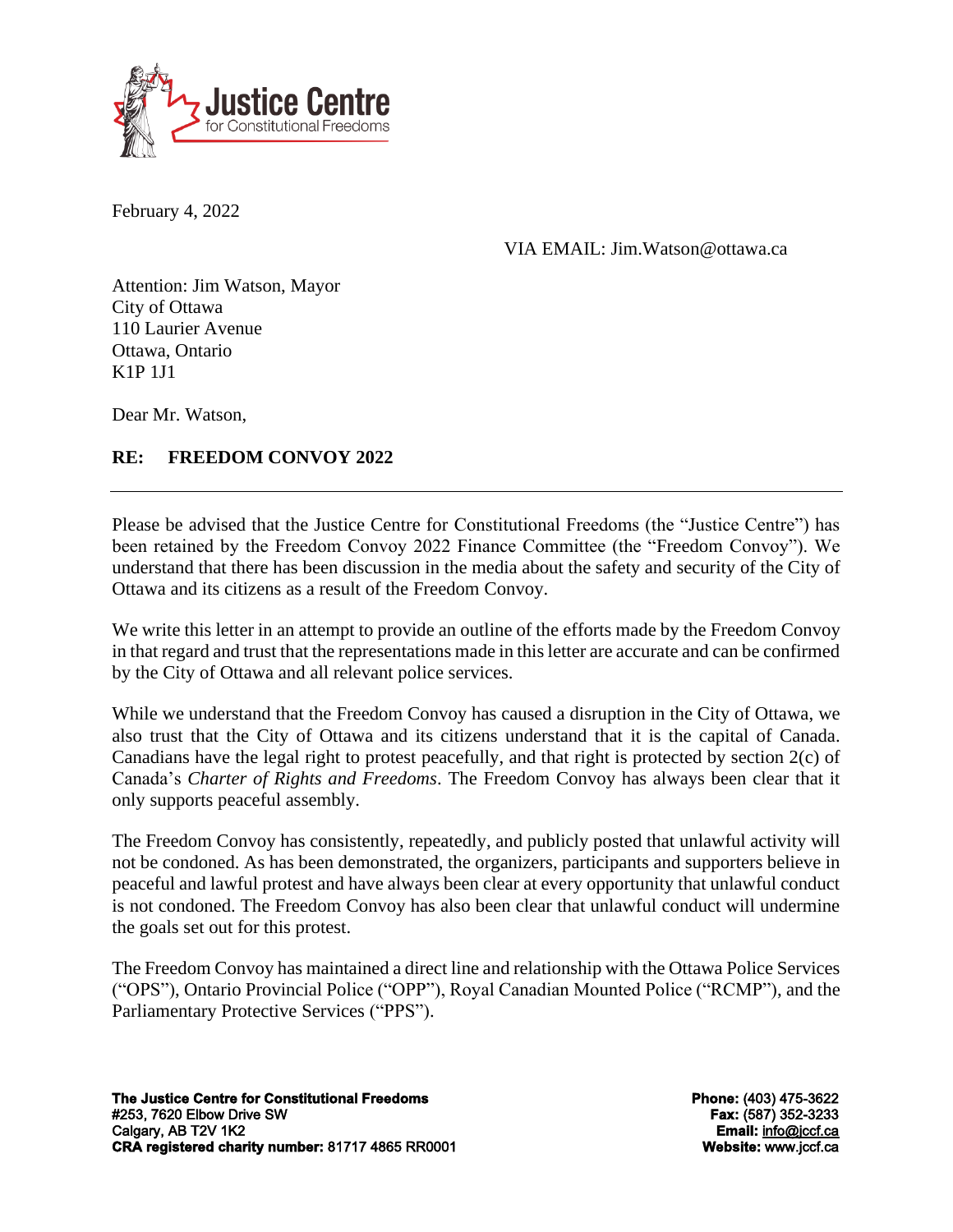In our press conference on February 3, 2022, Danny Bulford, a recently resigned member of the RCMP with 15 years of service provided the following update regarding the situation on the ground in Ottawa in respect of the Freedom Convoy:

"I have extensive experience in protective operations for large-scale events here in the National Capital Region. I've been involved in tactical planning for many of these largescale events, so I'm keenly familiar with what is happening right now in regards to the police presence down around Parliament Hill and the downtown core.

So on that, I would like to just put people's minds at ease. The public that is watching people that have concerns over what they're seeing in regards to the heavy police presence… the barricades, and some of the equipment that people have seen. I can assure you that that is all standard practice and it's no reason for panic. Anytime we have a massive event such as this, such as Canada Day in downtown Ottawa, that's the norm, so it's no reason for alarm, I assure you. We have been working closely with the Ottawa Police Service, the OPP, the RCMP, and the Parliamentary Protective Service. Right from early last week liaising with them.

Any information that we have received related to any public safety concern has been immediately forwarded to the respective police services because the safety of the truckers, the Ottawa public, the police, and first responders is our paramount concern and that includes our effort to ensure emergency vehicle access and routes at all times.

My primary concern is individuals or groups with the potential to deliberately instigate conflict with the freedom convoy movement.

In order to discredit the Freedom Convoy 2022, we've seen circulating messaging in the media and social media about people associated with the Freedom Convoy 2022 being arrested and charged.

I have it on very reliable information that people from the movement were not associated and that offences related to property damage and just an assault this morning, committed by agitators, were witnessed and reported by a trucker and one of our volunteer security personnel. This was reported to the police and handled by the Ottawa Police Service.

What I have seen with my own eyes on the odd break that I get agree truckers and supporters of the movement feeding the homeless for free right on Wellington Street and filling their backpacks.

Truckers taking a whole trailer full of food down to the homeless shelter. Maintaining cleanliness of city streets, including picking up discarded masks all over the ground that we've come to see. Centralized garbage collection, shoveling snow at the War Memorial and the Terry Fox statue, decorating those two locations, and providing security for those two locations.

I've even seen people have tents set up right by Terry Fox in order to protect that statue and I expect that that level of commitment to the City of Ottawa and respecting our traditions in this country is just getting started.